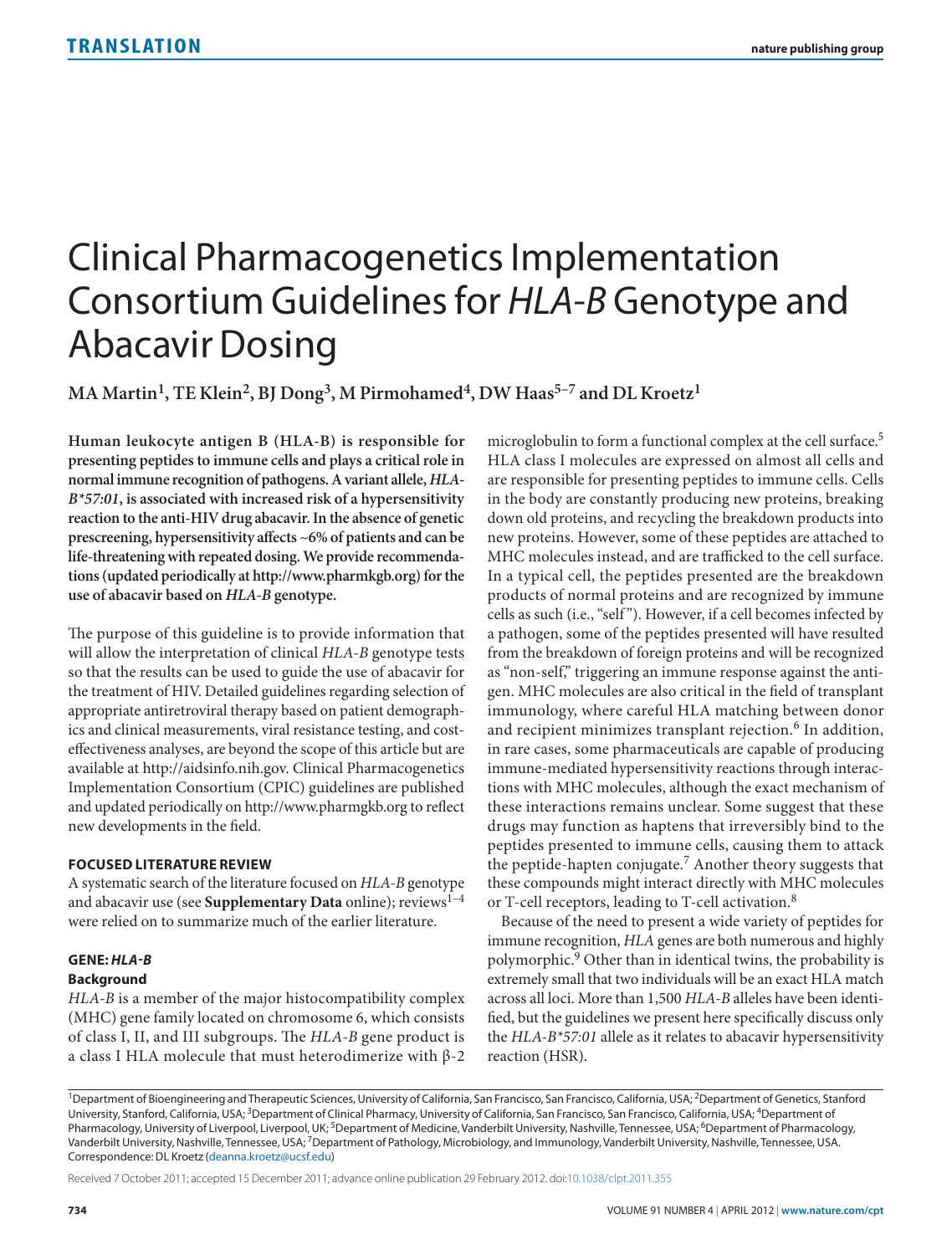# **Genetic test interpretation**

Clinical genotyping tests are available to identify *HLA-B* alleles. It is preferable to perform only specific tests for *HLA-B\*57:01* because more extensive HLA genotyping does not add clinically useful information with regard to abacavir treatment. Unlike many other pharmacogenetic associations, *HLA-B* allele status has no effect on abacavir pharmacodynamics or pharmacokinetics; it only influences the likelihood that an HSR will occur. Furthermore, given the codominant expression of HLA-B, genotyping results are either "positive" (*HLA-B\*57:01* being present in one or both copies of the *HLA-B* gene) or "negative" (no copies of *HLA-B\*57:01* are present), with no intermediate phenotype. The assignment of the likely HLA-B phenotype, based on allele diplotypes, is summarized in **[Table](#page-1-0) 1**. The prevalence pattern of *HLA-B* alleles varies significantly by population, and it has been extensively studied in geographically, racially, and ethnically diverse groups (see **Supplementary Tables S1** and **S2** online). The frequency of the *HLA-B\*57:01* allele is lowest in African and Asian populations and is totally absent in some African populations as well as in the Japanese. In European populations, this allele is relatively common, with a frequency of 6–7%. The highest frequency of *HLA-B\*57:01* is reported in Southwest Asian populations, where up to 20% of the population are carriers.

## **Available genetic test options**

Several methods of *HLA-B* genotyping are commercially available. The **Supplementary Data** online and the Pharmacogenetic Tests section of PharmGKB ([http://pharmgkb.org/resources/](http://pharmgkb.org/resources/forScientificUsers/pharmacogenomic_tests.jsp) [forScientificUsers/pharmacogenomic\\_tests.jsp](http://pharmgkb.org/resources/forScientificUsers/pharmacogenomic_tests.jsp)) contain more information on available clinical testing options.

#### **Incidental findings**

Variations in *HLA-B* have been associated with several autoimmune conditions. For example, the presence of the *HLA-B27* type is associated with development of ankylosing spondylitis,<sup>10</sup> which commonly occurs alongside other inflammatory conditions, including uveitis, psoriasis, and inflammatory bowel disease. Despite decades of research, the causative mechanism for this is still unclear.

Several variants in *HLA-B* have been associated with other adverse drug reaction phenotypes. Patients with the *HLA-B\*15:02*

## <span id="page-1-0"></span>**Table 1 Assignment of likely HLA-B phenotypes based on genotypes**

| Likely phenotype                                                                                            | Genotypes                                                                                     | <b>Examples of</b><br>diplotypes |
|-------------------------------------------------------------------------------------------------------------|-----------------------------------------------------------------------------------------------|----------------------------------|
| Very low risk of<br>hypersensitivity (constitutes (reported as "negative"<br>~94% <sup>a</sup> of patients) | Absence of *57:01 alleles<br>on a genotyping test)                                            | $*X/*Yb$                         |
| High risk of hypersensitivity<br>(~6% of patients)                                                          | Presence of at least one<br>*57:01 allele (reported as<br>"positive" on a genotyping<br>test) | $*57:01/*X^b$<br>*57:01/*57:01   |

HLA-B, human leukocyte antigen B.

aSee **Supplementary Data** online for estimates of genotype frequencies among different ethnic/geographic groups. b\*X = any *HLA-B* genotype other than *\*57:01.* genotype are at increased risk of developing Stevens–Johnson syndrome from treatment with carbamazepine,<sup>11</sup> whereas *HLA*-*B\*58:01* is associated with an increased risk of severe cutaneous adverse reactions in response to allopurinol.<sup>12</sup>

In addition to abacavir HSR, *HLA-B\*57:01* has previously been linked to flucloxacillin-induced liver injury.13 Although the relative risk of liver injury was more than 40 times greater in *HLA-B\*57:01*-positive patients than in *HLA-B\*57:01*-negative ones, the incidence of flucloxacillin hepatotoxicity is rare (<1 in 5,000), significantly less than that of abacavir HSR; therefore routine screening for *HLA-B\*57:01* is not done to assess susceptibility to flucloxacillin-induced liver injury.

*HLA-B\*57:01* has also been shown to be overrepresented in HIV long-term nonprogressors,  $14,15$  the small group of HIVpositive patients in whom, despite the absence of antiretroviral therapy, the condition does not progress to AIDS. This suggests that HLA-B\*57:01 in some way confers a host immune response that is better able to control the virus. In addition, *HLA-B\*57:01* has been associated with a lower viral load set point (i.e., the amount of viral RNA detectable in blood during the asymptomatic period of HIV) in Caucasians;<sup>16</sup> similar associations, with lower viral loads, have been observed in African Americans with the closely related allele *HLA-B\*57:03.*<sup>17</sup>

# **Drug: Abacavir**

# **Background**

Abacavir is a nucleoside reverse transcriptase inhibitor indicated for the treatment of HIV infection, in combination with other medications, as part of highly active antiretroviral therapy. Abacavir competitively inhibits viral reverse transcriptase, suppressing HIV's ability to convert its RNA genome into DNA before insertion into a host cell's genome. It is commercially available as a single agent (Ziagen) or coformulated as a fixeddose combination with other nucleoside reverse transcriptase inhibitors, lamivudine (Epzicom/Kivexa) and lamivudine/zidovudine (Trizivir). As compared with a tenofovir-based highly active antiretroviral therapy regimen, an abacavir-based one showed a significantly shorter time to virologic failure and also a shorter time to first adverse event in patients with baseline viral loads  $>100,000$  copies/ml<sup>18</sup> but showed no differences in virologic failure rates in patients with lower baseline viral loads. Abacavir received significant attention after the report of an association of the drug with an increased risk of myocardial infarc- $\chi$  tion<sup>19</sup> as compared with other nucleoside reverse transcriptase inhibitors; however, subsequent analyses, $20$  including a metaanalysis conducted by the US Food and Drug Administration (FDA), have failed to show any such association.

Although abacavir is generally well tolerated, ~5–8% of patients experience HSR during the first 6 weeks of treatment if genetic prescreening is not performed. Symptoms of HSR increase in severity over time if the drug is continued despite the progressive symptoms. Symptoms of an HSR include at least two of the following: fever, rash, gastrointestinal symptoms (e.g., nausea, vomiting, abdominal pain), fatigue, cough, and dyspnea. Suspicion of an HSR warrants immediate discontinuation of abacavir. If the symptoms of clinically diagnosed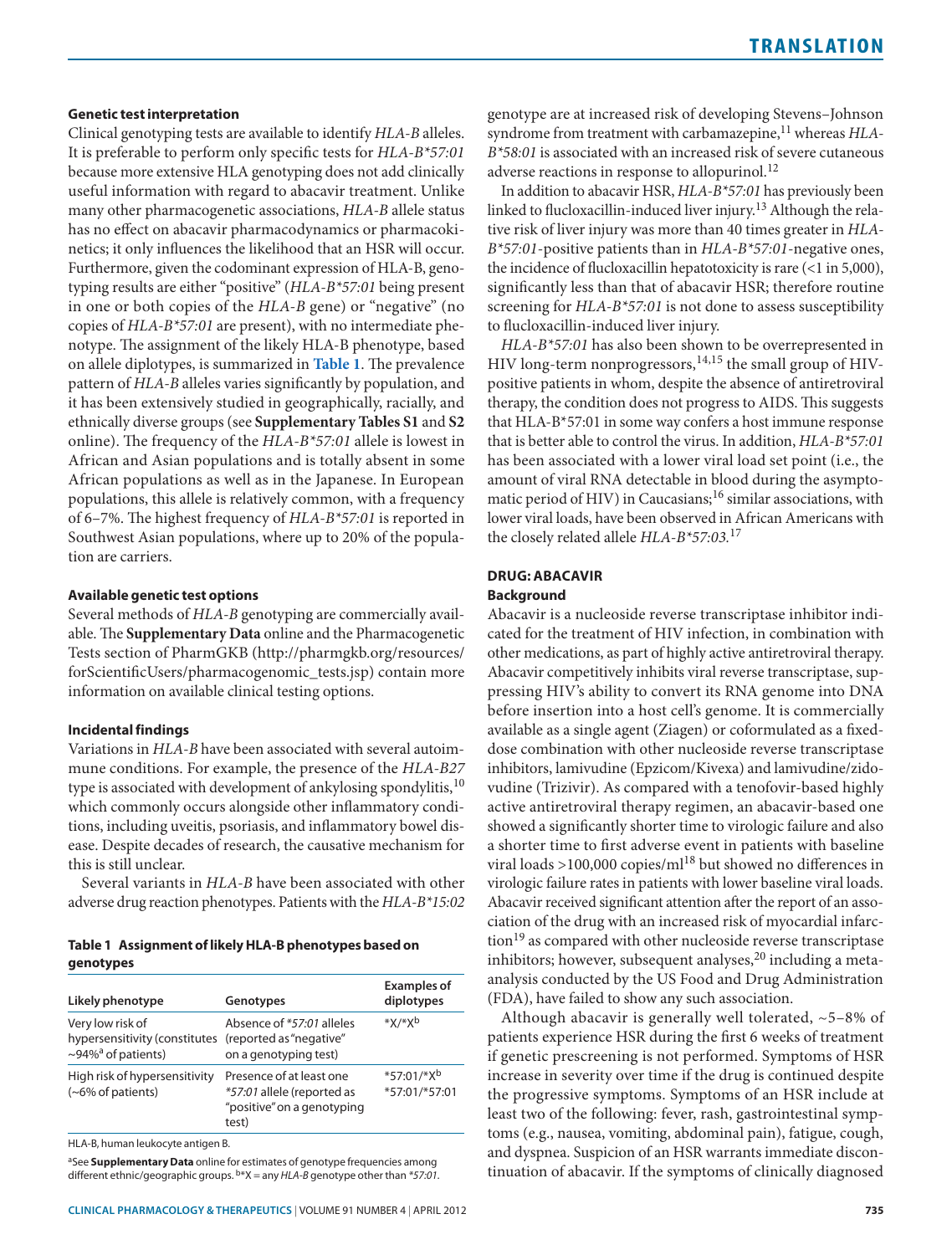HSR resolve after discontinuation of abacavir, drug rechallenge is contraindicated because immediate and life-threatening reactions, including anaphylaxis and even fatalities, can occur.<sup>21</sup> In addition, an allergy to abacavir should be noted in the patient's medical record. Previous data have shown that peripheral blood mononuclear cells from hypersensitive patients have a detectable immune response when cultured with abacavir *in vitro*, 22,23 including increased expression of interferon-γ, tumor necrosis factor-α, and other inflammatory cytokines, showing a clear role of the immune system in mediating abacavir HSR.

# **Linking genetic variability to variability in drug-related phenotypes**

There is substantial evidence linking the presence of the *HLA-B\*57:01* genotype with phenotypic variability (see **Supplementary Table S3** online). The application of a grading system to the evidence linking genotypic variability to phenotypic variability indicates a high quality of evidence in the majority of cases (see **Supplementary Table S3**). The evidence described below and in **Supplementary Table S3** provides the basis for the recommendations in **[Figure](#page-2-0) 1** and **[Table](#page-2-1) 2**.

In 2002, two independent research groups reported the initial association between *HLA-B\*57:01* and abacavir HSR<sup>24,25</sup> using cohort and case–control designs. The association was replicated

<span id="page-2-0"></span>

**Figure 1** Treatment algorithm for clinical use of abacavir based on *HLA-B\*57:01* genotype. HLA-B, human leukocyte antigen B; HSR, abacavir hypersensitivity reaction.

in a UK population in 2004.<sup>26</sup> However, the results were not broadly generalizable because the populations studied were predominantly white males. Nevertheless, given the strength of the observed association, some centers began implementing prospective screening of *HLA-B\*57:01* in all HIV-positive patients to exclude *HLA-B\*57:01* positivity before starting abacavir. This approach led to significant reductions in the incidence of HSR.27–29 These studies, along with the retrospective SHAPE study,30 found that *HLA-B\*57:01* was also predictive of HSR in females and in African Americans.

Moreover, the results of PREDICT-1, the first double-blind, prospective, randomized trial of a genetic test to reduce adverse drug events, showed that genetic prescreening for *HLA-B\*57:01* resulted in no immunologically confirmed HSR events among *HLA-B\*57:01*-negative patients in the genetic testing arm,  $31$  vs. a 2.7% incidence of immunologically confirmed HSR among 842 unscreened patients in the standard-of-care control arm. The results of PREDICT-1 and the existing body of evidence prompted the FDA to implement a black box warning in 2008 about the high risk of *HLA-B\*57:01*-associated HSR. The FDA recommended that all patients be screened before being treated with abacavir (including those who had previously tolerated the drug and were being restarted on the therapy) and that abacavir not be initiated in carriers of *HLA-B\*57:01*. Abacavir is one of a limited number of drugs for which the FDA has recommended genetic testing prior to use, and it remains one of the best examples to date of pharmacogenetics being integrated into routine medical practice.

### **Therapeutic recommendations**

We agree with others<sup>32-36</sup> that *HLA-B\*57:01* screening should be performed in all abacavir-naive individuals before initiation of abacavir-containing therapy (see **[Table](#page-2-1) 2**); this is consistent with the recommendations of the FDA, the US Department of Health and Human Services, and the European Medicines Agency. In abacavir-naive individuals who are *HLA-B\*57:01* positive, abacavir is not recommended and should be considered only under exceptional circumstances when the potential benefit, based on resistance patterns and treatment history, outweighs the risk. *HLA-B\*57:01* genotyping is widely available in the developed world and is considered the standard of care prior to initiating abacavir. Where *HLA-B\*57:01* genotyping is not

#### <span id="page-2-1"></span>**Table 2 Recommended therapeutic use of abacavir in relation to**  *HLA-B* **genotype**

| Genotype                    | <b>Implications</b><br>for phenotypic<br>measures                    | <b>Recommendations Classification of</b><br>for abacavir | recommendations <sup>a</sup> |
|-----------------------------|----------------------------------------------------------------------|----------------------------------------------------------|------------------------------|
| $HLA-B*57:01$               | Noncarrier of Low or reduced<br>risk of abacavir<br>hypersensitivity | Use abacavir per<br>standard dosing<br>quidelines        | Strong                       |
| Carrier of<br>$HLA-B*57:01$ | Significantly<br>increased risk<br>of abacavir<br>hypersensitivity   | Abacavir is not<br>recommended                           | Strong                       |

HLA-B, human leukocyte antigen B.

aRating scheme described in **Supplementary Data** online.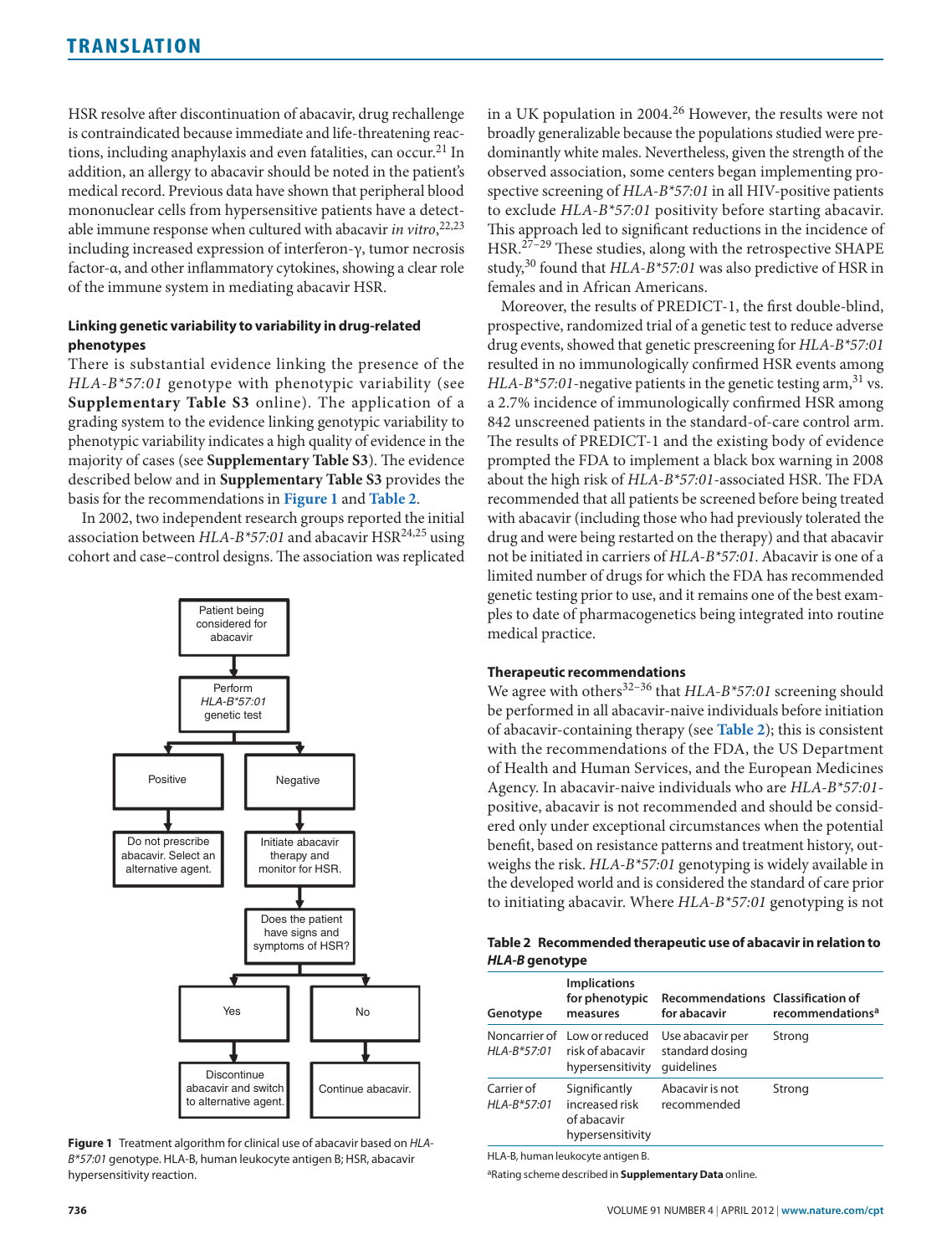clinically available (such as in resource-limited settings), some have advocated initiating abacavir, provided there is appropriate clinical monitoring and patient counseling about the signs and symptoms of HSR, although this remains at the clinician's discretion.

There is some debate among clinicians regarding whether *HLA-B\*57:01* testing is necessary in patients who had previously tolerated abacavir chronically, discontinued its use for reasons other than HSR, and are now planning to resume abacavir. The presence of *HLA-B\*57:01* has a positive predictive value of ~50% for immunologically confirmed hypersensitivity, $31$  indicating that some *HLA-B\*57:01*-positive individuals can be, and have been, safely treated with abacavir. However, we were unable to find any data to show that *HLA-B\*57:01*-positive individuals with previous, safe exposure to abacavir had zero risk of HSR upon re-exposure. Although there are isolated case reports of previously asymptomatic patients developing a hypersensitivity-like reaction after restarting abacavir,  $37-39$  there were confounding circumstances. Many of the patients had complicating concomitant illnesses that could have masked an HSR during initial abacavir therapy, and none were immunologically confirmed, making the case reports difficult to interpret. Furthermore, most of these case reports precede the availability of *HLA-B\*57:01* genetic testing, making it impossible to determine from the published data whether there could be a risk of HSR upon re-exposure to abacavir in previously asymptomatic *HLA-B\*57:01*-positive patients.

In addition, there may also exist a small group of patients who have been on chronic abacavir therapy since before the introduction of *HLA-B\*57:01* genotyping. Given that virtually all abacavir HSR events occur within the first several weeks of therapy, and that ~50% of *HLA-B\*57:01* carriers can safely take abacavir, we were unable to find any evidence to suggest that *HLA-B\*57:01*-positive individuals on current, long-term, uninterrupted abacavir therapy are at risk of developing HSR. Existing clinical guidelines $32-36$  have a blanket recommendation that all *HLA-B\*57:01*-positive individuals should avoid abacavir, regardless of patient history. Although *HLA-B\*57:01* genotyping has proven utility in significantly reducing the incidence of both clinically diagnosed and immunologically confirmed hypersensitivity<sup>7,27,28,31,40</sup> in patients being newly considered for abacavir therapy, the connection between *HLA-B\*57:01* genotype and risk of HSR in patients with previous asymptomatic abacavir use is less clear.

# **Recommendations for incidental findings**

Although other variants in *HLA-B* are associated with autoimmune diseases and drug response phenotypes, they have not been associated with abacavir HSR.

#### **Other considerations**

Abacavir skin patch testing may be performed after a case of clinically diagnosed HSR to determine whether it can be immunologically confirmed. At this time, skin patch testing is an investigational procedure, and the results should be interpreted only by an experienced immunologist. More details on skin patch testing can be found in the **Supplementary Materials and Methods** online.

## **Potential benefits and risks for the patient**

A clear benefit of *HLA-B\*57:01* testing is that it leads to a reduction in the incidence of abacavir HSR by identifying patients at significant risk so that alternative antiretroviral therapy can be prescribed for them. Importantly, a number of effective and safe antiretrovirals are available that can be substituted for abacavir in patients carrying this risk-related allele. *HLA-B\*57:01*'s high negative predictive value  $(>99\%)$ <sup>31</sup> shows that it is extremely effective in identifying those at risk of immunologically confirmed hypersensitivity to abacavir. A potential problem would be an error in genotyping or in reporting a genotype. This could result in high-risk patients mistakenly being given abacavir and potentially having an HSR. However, given that patients testing negative for *HLA-B\*57:01* also have a 3% risk of developing a clinically diagnosed HSR, standard practice would include patient counseling and careful monitoring for signs and symptoms of an HSR. Given the lifelong nature of genotype results, an error in genotyping may also have a broader adverse impact on a patient's health care if other associations with *HLA-B\*57:01* are found in the future.

# **Caveats: appropriate use and/or potential misuse of genetic tests**

The positive predictive value of *HLA-B\*57:01* genotyping is ~50%, which means that a significant number of patients will be denied abacavir on the basis of their genotyping results even though they would have been able to take abacavir without experiencing an HSR. There is currently no way to know *a priori* which *HLA-B\*57:01* carriers are and which are not likely to experience HSRs, although new genetic risk factors may be found in the future. Given the potential seriousness of HSRs, the moderate positive predictive value is greatly outweighed by the very high negative predictive value of *HLA-B\*57:01* genotyping.

*HLA-B\*57:01* is not predictive of any other adverse reactions a patient may experience while on abacavir treatment, nor does it predict whether abacavir will be effective in treating a patient's HIV. In addition, genotyping is not a replacement for appropriate patient education and clinical monitoring for the signs and symptoms of hypersensitivity. The development of signs and symptoms of an HSR warrants that serious consideration be given to discontinuing abacavir, regardless of the *HLA-B* genotyping results.

# **Disclaimer**

CPIC guidelines reflect expert consensus based on clinical evidence and peer-reviewed literature available at the time they are written and are intended only to assist clinicians in decision making and to identify questions for further research. New evidence may have emerged since the time a guideline was submitted for publication. Guidelines are limited in scope and are not applicable to interventions or diseases not specifically identified. Guidelines do not account for all variations among individual